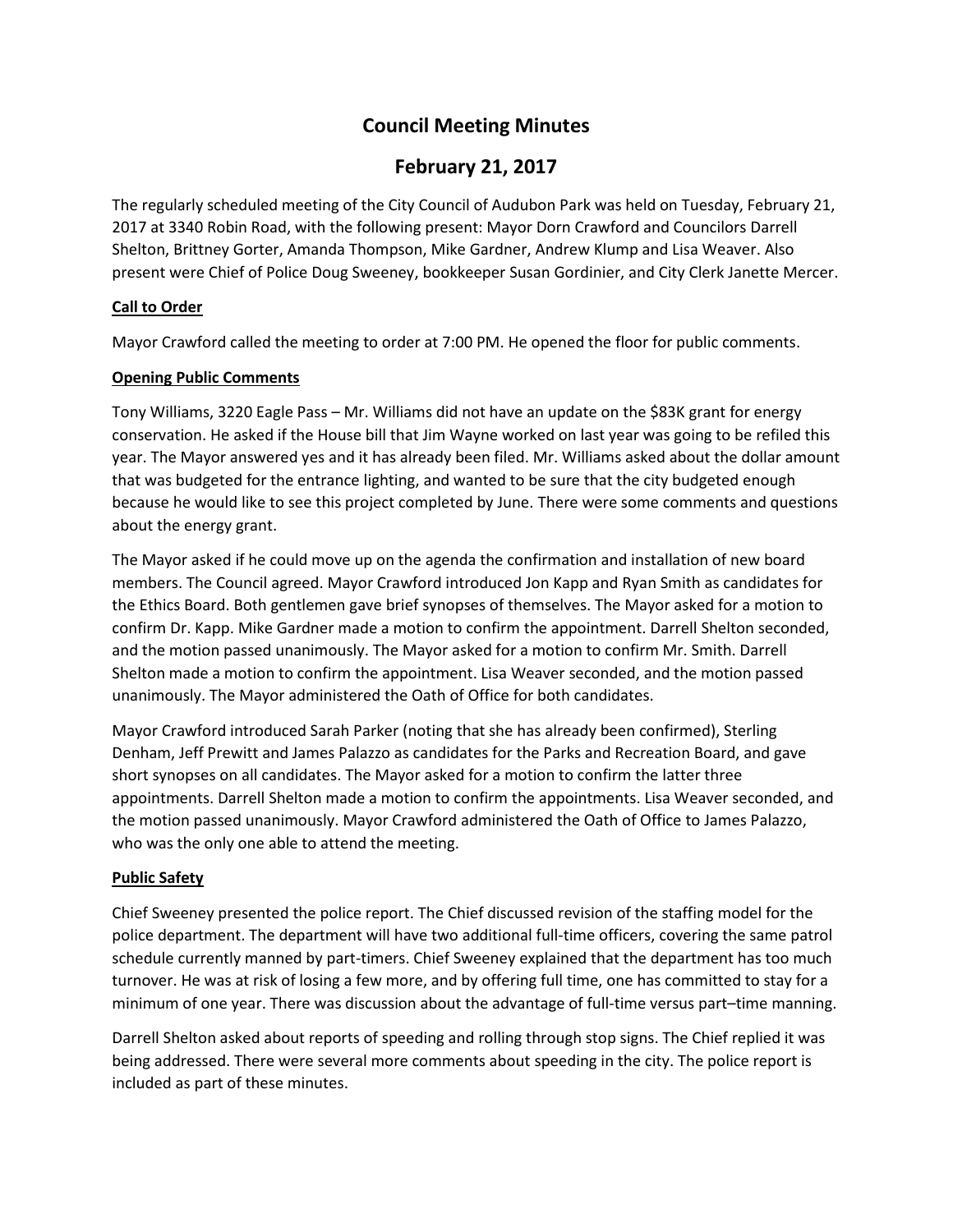#### **Financial Report**

The Mayor noted the written report and opened the floor for comments and questions. Hearing none, the Mayor asked for a motion to approve the financial report. Darrell Shelton made a motion to approve the financial report. Amanda Thompson seconded, and the motion passed unanimously. The financial report is included as part of these minutes.

## **Forest Board**

The Mayor noted the written report and opened the floor for questions and comments. Darrell Shelton stated that most of the Forest Board's supplies and materials are being stored at Anne Bobigian's house and asked if there were any arrangements being made to store the materials in the garage at City Hall. The Mayor replied yes, and some materials have already been brought in. He explained that Public Works has cleaned out one bay of the garage and should have storage space for the Forest Board materials as well as any additional things the Parks and Recreation Board needs to store. The Mayor discussed the tree replacement program and the success they have had so far. The Forest Board report is included as part of these minutes.

## **Parks and Recreation Report**

The Mayor noted the written report and opened the floor for questions and comments. He spoke about the upcoming Dogwood Festival/Light-Up Audubon. Darrell Shelton added to encourage your neighbors to volunteer for the events. Amanda Thompson asked about the ages that would be acceptable to volunteer. There were several comments about volunteering. Daniel Stevens noted the next project that the board was working on was park signage. He wanted to know the official names of the parks and if the signage should read the official names or what the parks are commonly called. The Mayor's suggestion was the signage should use the official names, which would be reviewed in the course of updating the City Code. The decision was made to have a sign designed for Robin Park by the next meeting on March 20<sup>th</sup> for discussion. There were several comments about the signage for the parks. The Parks and Recreation report is included as part of these minutes.

#### **Unfinished Business**

The Mayor noted the meeting minutes for the January  $17<sup>th</sup>$  meeting and opened the floor for comments and questions. Amanda Thompson noted an error in one reference to the date of the meeting. The Mayor asked for a motion to approve the minutes. Brittney Gorter made a motion to approve with the one correction. Darrell Shelton seconded, and the motion passed unanimously.

The Mayor offered the updated amended budget ordinance for approval. There were several comments about the unallocated balance annotated in the revised text.

Darrell Shelton asked if there was sufficient funding for the entrance lighting, and if not, does that line of the budget need to be amended. The Mayor replied that he has spoken to the Engineer and the amount allocated should be enough. The Mayor asked for a second reading of the ordinance by the City Clerk.

Darrell Shelton asked about the proposed procurement of a file server, versus Cloud storage. There were additional remarks about the file server. The Mayor asked for a final vote for adopting the amended budget. There were 5 in favor and 1 opposed (Andrew Klump opposed).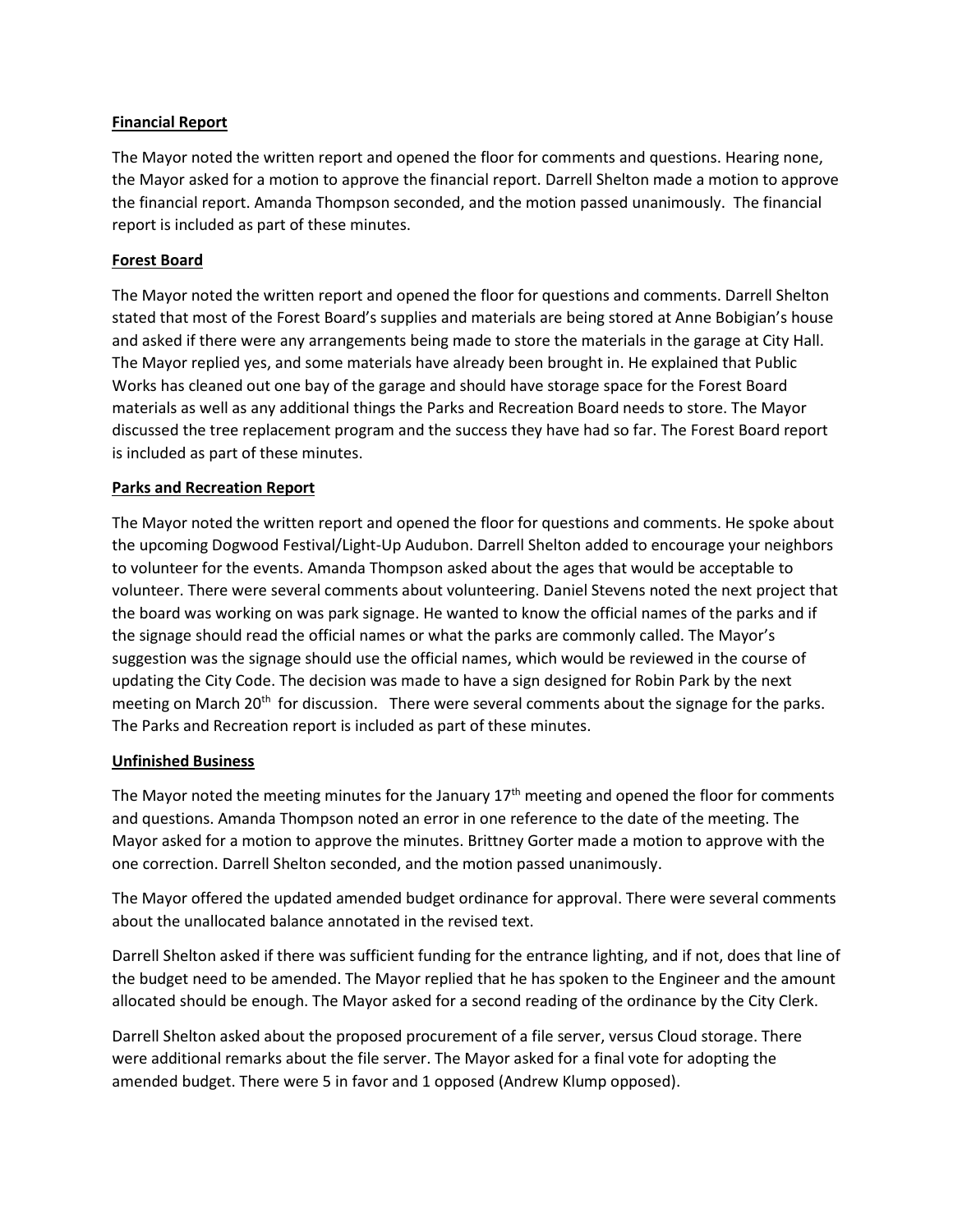Mayor Crawford offered an update on the Engineer's work, because the engineer did not submit a report. He noted the Engineer is still obtaining bids for the road work and entrance lighting. Mike Gardner noted that more money has been moved to the Road Fund, so more work will be completed on the roads. The Mayor noted that was money that was due from the General Fund. There were several comments on trying to get work completed the roads.

Brittney Gorter asked about the entrance lighting. The Mayor explained that the process has taken longer than he wished. Amanda Thompson added that her husband is an electrical contractor and he has stated that will be a very big job.

## **New Business**

Mayor Crawford put together a working list of unfunded requirements for the 2018 budget and has placed a copy in each Councilor's desk drawer for the councilors to get an idea of what the city is looking at for the upcoming budget cycle. Amanda Thompson started the discussion about the Farmer's Market. Ms. Thompson stated that she has completed some exploratory work, but has since realized she will not have the time to dedicate to the project and would like to see if anyone in the community would take the ball and run with it.

## **Mayor's Report**

Mayor Crawford gave an update on the status of the City's boards. He noted that there were still two vacancies on the Code Enforcement Board, and he was working on obtaining a city attorney to present to the Council. Darrell Shelton asked if the Mayor has a system in place to determine when the term of each board member expires, since terms are initially staggered.

Mayor Crawford noted that the newsletter is coming out next month and he wanted to encourage the Council to use it as a vehicle to communicate with the community. He also discussed upcoming seasonal events.

The Mayor asked the Councilors if there was a need for a closed session. Andrew Klump replied that he would like to have a closed session. The Mayor asked if he could conduct closing public comments first before closed session. The Council agreed.

#### **Closing Public Comments**

Gill Zinner, 3315 Wren – Mr. Zinner stated the park in front of his house has been called Robin as well as Wren. Mayor Crawford clarified, according to the ordinance, the park in front of Zinner's house is Robin and the park currently called Henderson was originally Wren. Mr. Zinner wanted to be sure that the City stays true to the history of the community.

Linda Bogner, 1140 Audubon Pkwy – Ms. Bogner wanted to discuss the \$10K parks reserve. She is worried that from year to year the city will lose track of the reserve. Mike Gardner showed Ms. Bogner where it is being tracked on the report and also informed her that the Parks and Recreation Board will submit a budget proposal each year and they will track how much remains in reserve from one year to the next.

Laura Kelty, 3242 Cross Bill – Ms. Kelty asked if donations from the events were being tracked. She wanted them to be tracked in detail, e.g., she donated \$20 and wanted it to go towards the entrance lighting and not to a bouncy house. Brittney Gorter answered as a volunteer, she knows that the